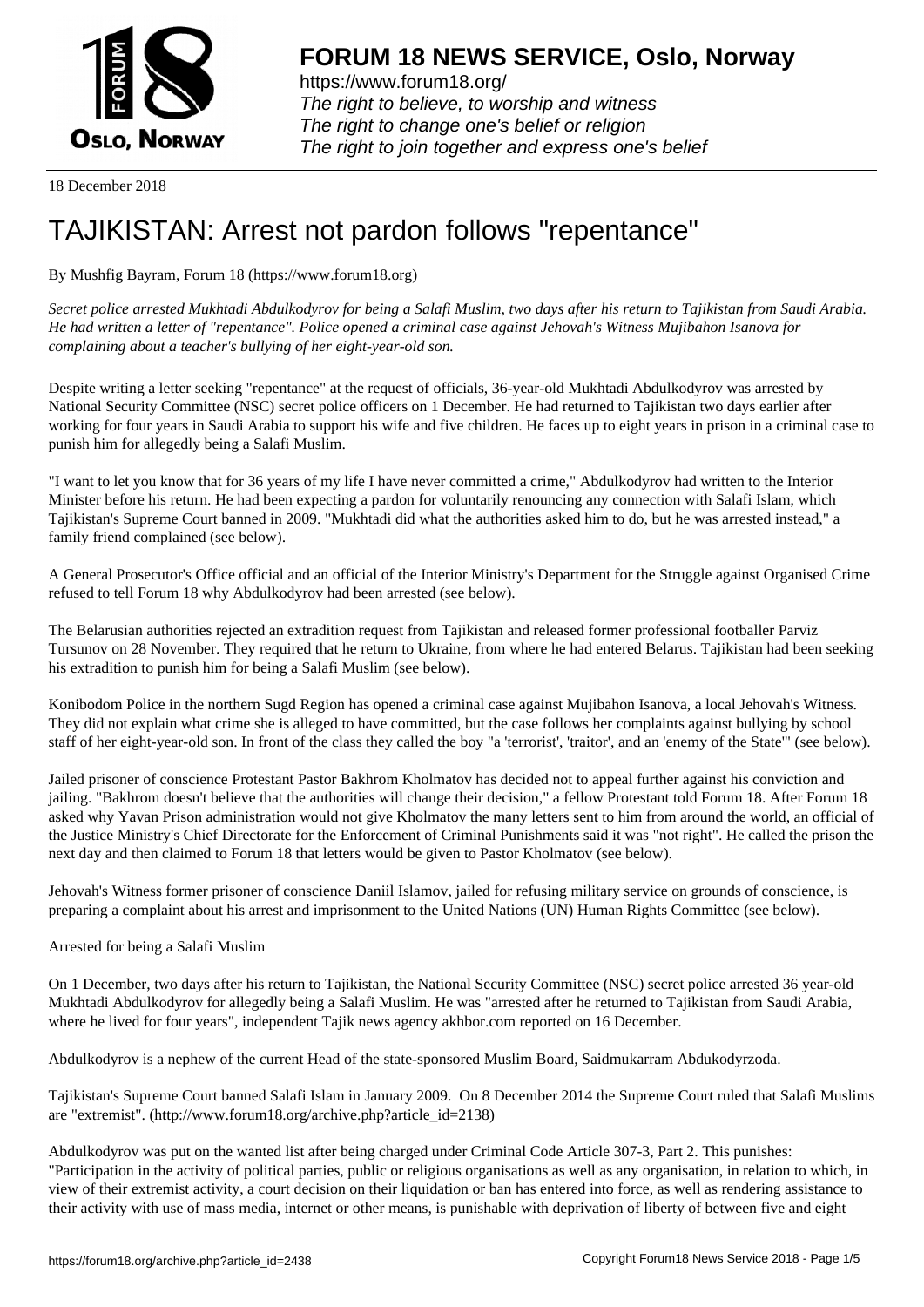Article 307-3 has an attached Note: "A person, who voluntarily ceases their participation in such activity, shall be freed from criminal responsibility, if there are no elements of crime in their actions."

Tajikistan's Interior Ministry contacted Abdulkodyrov through social media while he was abroad, and "promised him that if he writes a letter [to Tajikistan's authorities] asking for forgiveness and returns, he will be pardoned with the help of the Ministry", akhbor.com noted.

However, despite a letter of 3 November offering "repentance", on 1 December Abdulkodyrov was invited to the prosecutor's office (no prosecutor was specified) where he was "detained by officers of the National Security Committee secret police without being explained the reasons".

Arrest not pardon follows repentance

In his 3 November repentance letter to Interior Minister Colonel General Ramazon Rakhimzoda (published on the internet and seen by Forum 18), Abdulkodyrov noted that since 2014 he - a father of five children – had worked abroad to support his family.

Abdulkodyrov wrote that the General Prosecutor opened a case against him under Criminal Code Article 307-3, Part 2 and that he was put on the wanted list. "I want to let you know that for 36 years of my life I have never committed a crime. Therefore with respect I ask you to help in the application of a pardon for me indicated in the Note to Article 307-3, taking into account my voluntary ceasing of participation in the extremist organisation."

Abdulkodyrov added: "From 3 November on, I contacted state agencies through social media and I want to return to my dear motherland Tajikistan. I sincerely repent for committing acts which are banned by Law and are deemed as a crime."

Abdulkodyrov was "deceived that he would not be arrested and be given amnesty since the Criminal Code Article provides for it", complained a friend of the family, who for fear of state reprisals spoke anonymously to akhbor.com. "Mukhtadi did what the authorities asked him to do, but he was arrested instead."

The Article indeed provides a pardon for those who voluntarily cease their participation in the activity of "extremist" religious organisations banned in Tajikistan, provided that their actions did not contain elements of crime.

"We are sure that the leadership of the country, who offer such amnesty, may not be aware that state agencies arrest people who return and put them behind bars," the family friend said.

Why was Abdulkodyrov arrested?

Asked on 18 December why Abdulkodyrov was arrested, a General Prosecutor's Office official (who did not give her name) referred Forum 18 to Manuchehr Makhmudzoda, Head of the International Relations Department.

Asked why the authorities arrested Abdulkodyrov despite promises that he would be pardoned if he returned, Makhmudzoda replied: "I do not know the details of the case." When Forum 18 asked which authority it should talk to on the issue, he referred it to the Foreign Ministry. "You need to write them a letter, and if they allow us we will talk to you."

Asked how Tajikistan authorities can assure or guarantee that Salafi Muslims or others who have not committed crimes but are adherents of religious movements banned in Tajikistan can return to the country without fear of arrest, Makhmudzoda repeated his previous response.

Interior Ministry officials (who did not give their names) referred Forum 18 on 18 December to Colonel Shodi Hafizzoda, Head of the Ministry's Department for the Struggle against Organised Crime. Asked why Abdulkodyrov was arrested, Hafizzoda responded: "Why should I give you any information on this?" He then asked Forum 18 to send further questions to the Ministry in writing.

Belarus rejects Tajikistan's extradition request for Salafi Muslim

After nearly nine weeks in detention, the Belarusian authorities rejected an extradition request from Tajikistan and released Parviz Tursunov on 28 November. They required that he return to Ukraine, from where he had entered Belarus.

Tajikistan had placed former footballer Tursunov, disqualified from playing professionally in 2011 for refusing to shave off his beard, on the wanted list for being a Salafi Muslim. In February 2018 prosecutors opened a case against him under Criminal Code Article 307-1 ("Public calls for extremist activity"). The maximum punishment for this is five years' jail.

Belarusian border guards arrested Tursunov on 18 September at the request of the Tajik authorities after he and his family had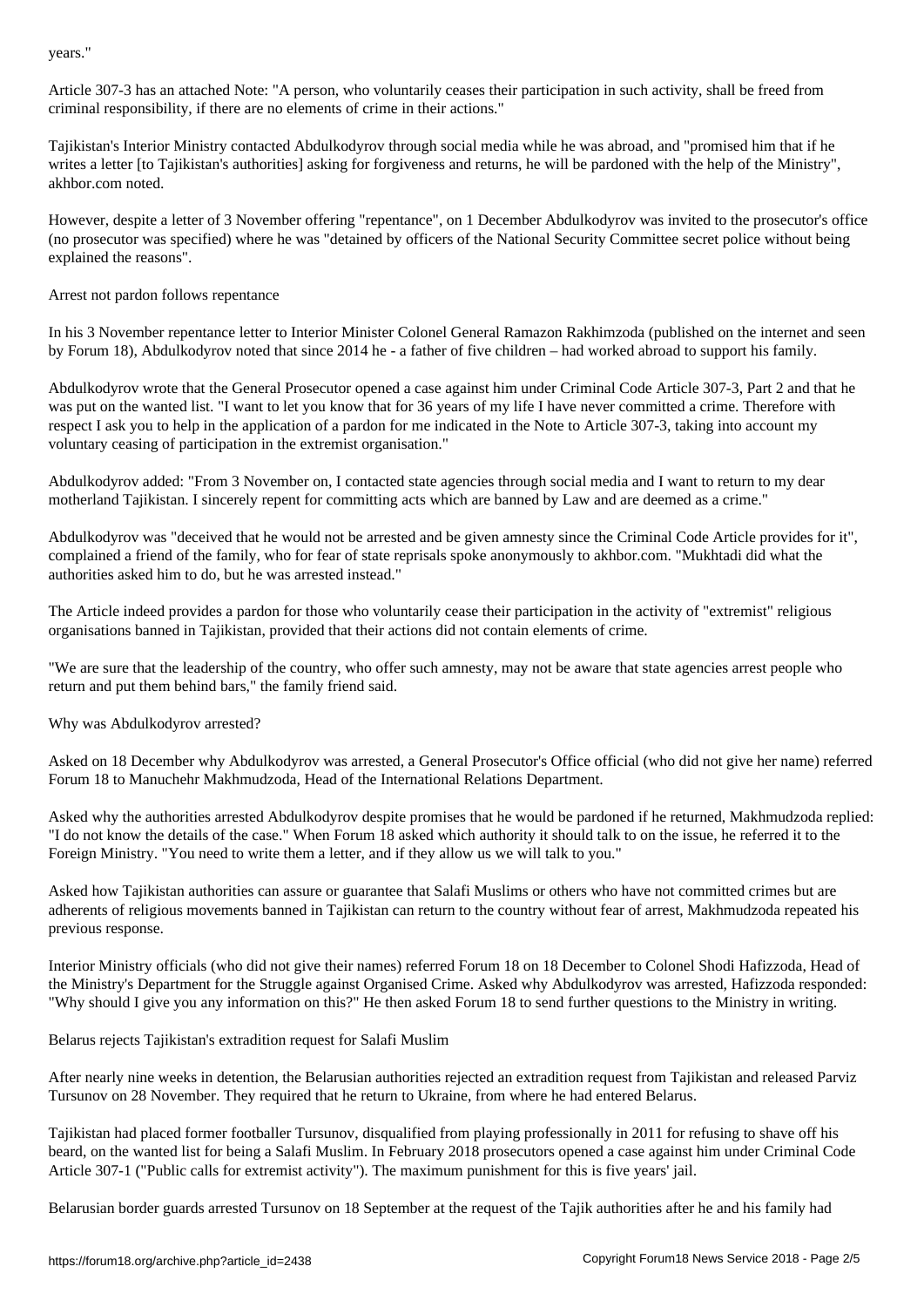$\begin{array}{ccc} \hline \end{array}$ 

Tursunov said that he was "satisfied" with his release. "I cannot return to Tajikistan because Salafiyya [school of Muslim thought] is banned in Tajikistan, and the authorities are seeking to arrest me and put me in prison," he explained to Forum 18 from Ukraine on 17 December.

Tursunov pointed to the arrest of Abdulkodyrov. "Abdulkodyrov was promised that he would be pardoned but instead was put in custody."

Criminal case against mother who complained over teacher's bullying of son

Meanwhile Konibodom Police in the northern Sugd Region has opened a criminal case against Mujibahon Isanova, a local Jehovah's Witness. They did not explain what crime she is alleged to have committed. On 11 December police presented her a written summons for questioning (seen by Forum 18). She did not go to the police.

Trouble began for Isanova and her eight year-old son in mid-November. On 20 November Lolakhon Turakulova, her son's class teacher, called the boy "a 'terrorist', 'traitor', and an 'enemy of the State' in front of the entire class" for not singing Tajikistan's national anthem and not wearing the school tie with the state symbols, Isanova complained to Forum 18. The school principal and the director of studies supported the teacher in her actions. Isanova complained about this bullying of her son.

Jailed Pastor will not further appeal against his sentence

Jailed prisoner of conscience Protestant Pastor Bakhrom Khasanovich Kholmatov (born 20 July 1975) has decided not to appeal further against his conviction and jailing. Family and friends "asked him to appeal against his sentence, but he told his family that he will not do so because he already appealed once with no success," a Tajik Protestant Christian from outside the country, who wished to remain unnamed for fear of state reprisals, told Forum 18 on 14 December.

"Bakhrom doesn't believe that the authorities will change their decision," the Protestant added. "He intends to serve the rest of his term without appealing further."

Pastor Kholmatov, who led Sunmin Sunbogym (Full Gospel) Protestant Church in the northern city of Khujand, was jailed for three years in July 2017 for allegedly "singing extremist songs in church and so inciting 'religious hatred'". (http://www.forum18.org/archive.php?article\_id=2298)

Kholmatov is still being held in Yavan Prison in the south-western Khatlon Region. Gulnora Kholmatova, the Pastor's wife, visited him there in November. "She said that Bakhrom is feeling well both physically and morally," the Protestant told Forum 18. Between Kholmatova's visit to the prison in early August with their two sons and the visit in April, the prison authorities did "not allow any visits for four months."

"He is aware that letters of encouragement to him from Christians from all over the world keep arriving, but the [prison authorities] do not give him letters," Kholmatova told Voice of the Martyrs, which supports Christians around the world suffering for their faith, in December.

Asked why the prison authorities will not give Kholmatov letters sent to him in prison, Colonel Ilkhomjon Makhmudzoda, Deputy Head of the Justice Ministry's Chief Directorate for the Enforcement of Criminal Punishments (which oversees prisons), told Forum 18 on 17 December that "If they do not give him the letters, it is not right. We will investigate this matter, call me back tomorrow."

On 18 December Makhmudzoda said that he had called Yavan Prison, and the prison head invited Kholmatov to his office. "We had a three-way conversation between me, the Head and Kholmatov," he told Forum 18. "The Head said that he is a good guy, has exemplary behaviour, and there are no problems with him in the prison. We agreed that if any problems arise, I asked Kholmatov to contact us."

When Forum 18 insisted, asking whether letters will be now given to Kholmatov, Makhmudzoda replied: "Yes, of course."

Kholmatov's address in Yavan Prison is:

Tajikistan

Yavan

Ispravitelno-Trudovaya Koloniya, yas. 3/6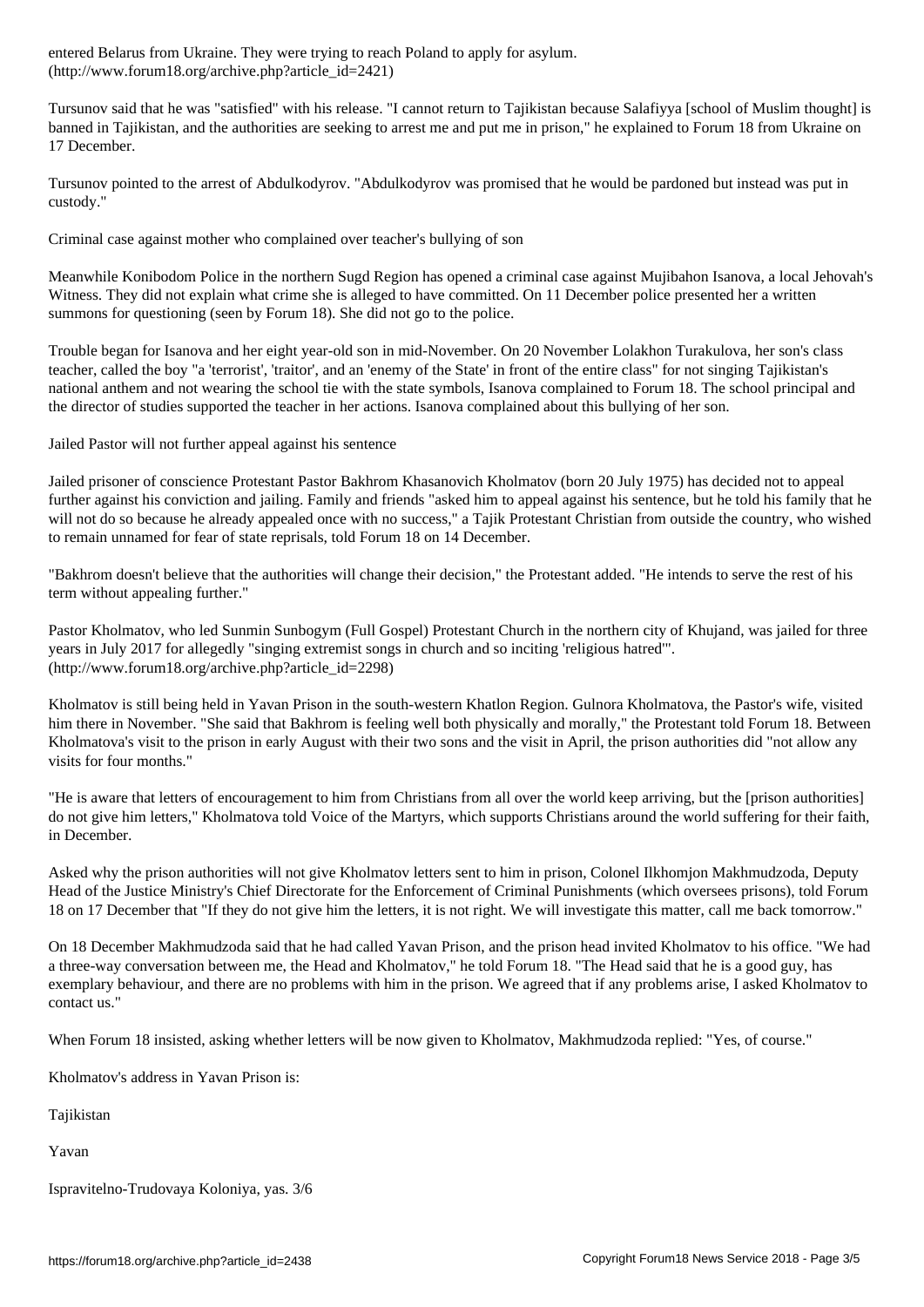## Kholmatovu Bakhromu Khasanovichu

"No problems" for Kholmatov in prison?

After his wife's visit in April, the prison authorities "banned visits or even phone conversations with Kholmatov," Voice of the Martyrs reported in August. During the August visit "when Gulnora asked him about his prison conditions – she had many questions on this – he only repeated to her that she can find the answers in the [New Testament] book of Acts 20:24. He also thanked everybody for help to his family in this difficult time and the many letters sent to him and his family."

Pastor Kholmatov appears to have been alluding to Apostle Paul's standing firm in the face of challenges to his life. The New Testament passage reads: "I consider my life worth nothing to me; my only aim is to finish the race and complete the task the Lord Jesus has given me - the task of testifying to the good news of God's grace."

The Protestant lamented to Forum 18 that Gulnara became ill because of her husband's imprisonment. "She got exhausted because of the stress, and has developed hypertension," the Protestant said.

Pressure on Pastor Kholmatov's family?

The mother and other relatives of Pastor Kholmatov complained that he should not have become a Christian, let alone a pastor, Voice of the Martyrs reported. "He should have remained Muslim, and then he would not end up in prison, the relatives said."

It is not clear whether the relatives expressed this to Pastor Kholmatov and his immediate family because they had been pressured by the authorities.

Former jailed conscientious objector to appeal to UN

Jehovah's Witness former prisoner of conscience Daniil Islamov, who served a prison term for refusing military service on grounds of conscience, is in the process of filing a complaint about his arrest and imprisonment with the United Nations (UN) Human Rights Committee. "We hope to have it completed and filed in early January 2019," Jehovah's Witnesses told Forum 18 on 14 December.

Islamov was freed from Yavan prison on 13 April after serving in full a six-month sentence handed down in October 2017 for refusing to perform compulsory military service under Criminal Code Article 376, Part 1. However, by the time of his release Islamov had been held for nearly a year, after being detained in a military unit from April 2017. The Tajik authorities ignored a call by the UN Working Group on Arbitrary Detention just a week before his verdict was handed down that he should be freed "immediately". (http://www.forum18.org/archive.php?article\_id=2357)

"Daniil Islamov is not upset with the government, but he is ready to continue to stand firm in his decision as a conscience objector to military service," Jehovah's Witnesses told Forum 18. (END)

Full reports on freedom of thought, conscience and belief in Tajikistan (http://www.forum18.org/archive.php?country=31)

For more background, see Forum 18's Tajikistan religious freedom survey (http://www.forum18.org/archive.php?article\_id=2138)

Forum 18's compilation of Organisation for Security and Co-operation in Europe (OSCE) freedom of religion or belief commitments (http://www.forum18.org/archive.php?article\_id=1351)

Follow us on Twitter @Forum\_18 (http://twitter.com/forum\_18)

Follow us on Facebook @Forum18NewsService (http://www.facebook.com/Forum18NewsService)

All Forum 18 text may be referred to, quoted from, or republished in full, if Forum 18 is credited as the source.

All photographs that are not Forum 18's copyright are attributed to the copyright owner. If you reuse any photographs from Forum 18's website, you must seek permission for any reuse from the copyright owner or abide by the copyright terms the copyright owner has chosen.

© Forum 18 News Service. All rights reserved. ISSN 1504-2855.

If you need to contact F18News, please email us at: f18news @ editor.forum18.org